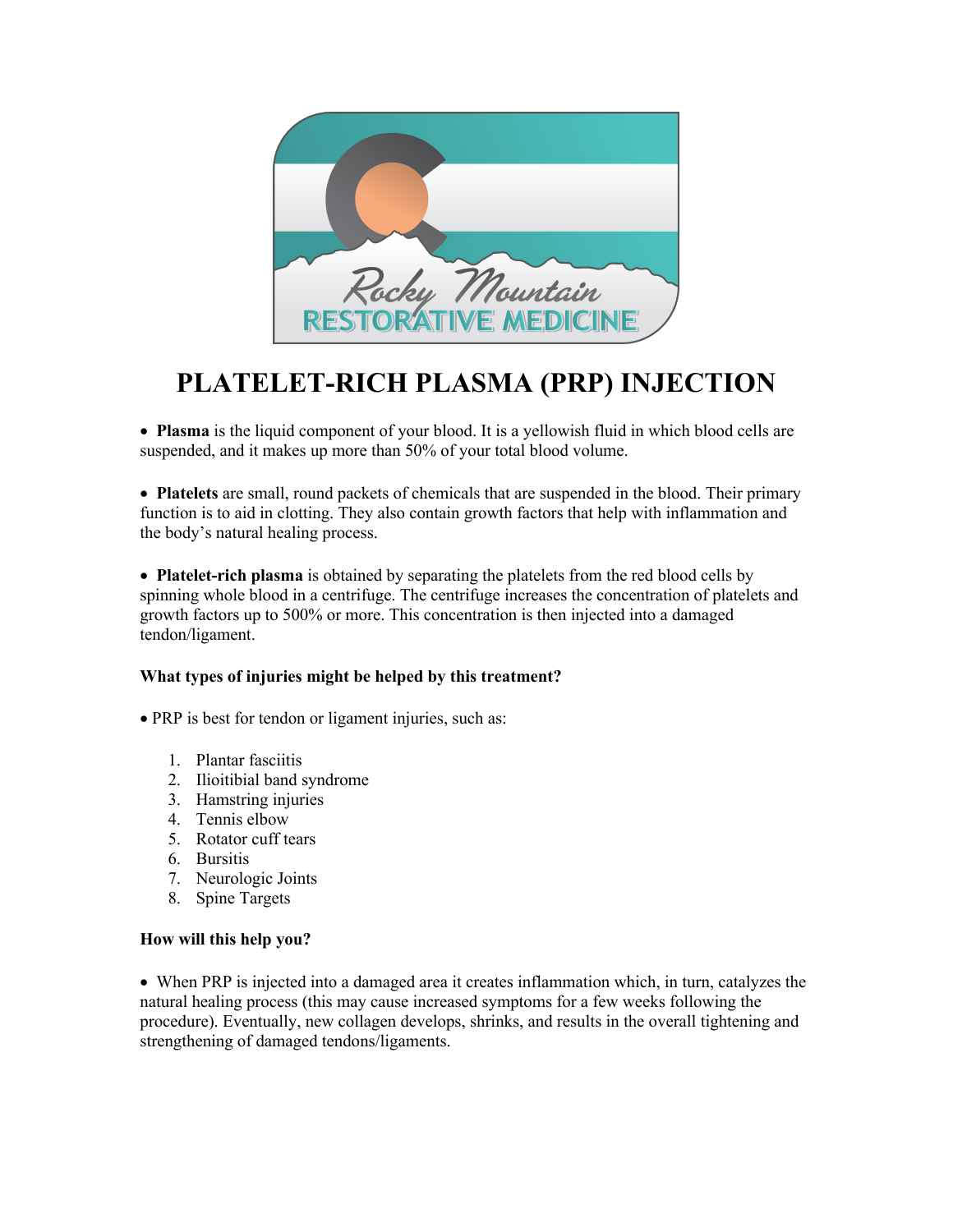• PRP may eliminate the need for more aggressive and expensive treatments, such as surgery and long-term pain medications; also, repeating the PRP procedure poses less risk than repeating traditional corticosteroid injections.

#### **Will your insurance cover the procedure?**

• Some plans do, and some don't. As it is a relatively new procedure that is considered "experimental" by some insurance companies, we recommend you call your insurance plan directly to verify coverage and benefits.

## **PREPARING FOR A PLATELET-RICH PLASMA INJECTION**

#### **STEP I:**

One week before your appointment, **stop taking any non-steroidal anti-inflammatory medications** (NSAIDs); you cannot take NSAIDs for several weeks after the injection as they may inhibit the inflammatory and healing response created by the PRP injection. Common NSAIDs include:

- 1. Aspirin
- 2. Ibuprofen (Motrin, Advil)
- 3. Naproxen (Aleve)
- 4. Diclofenac (V oltaren)

## **STEP II**:

## **Arrive at your appointment relaxed and confident**. **Please make sure you are well hydrated so drink lots of fluids and also eat a good meal the day of your**

**appointment.** You may wish to bring a book or magazine as you will need to wait fifteen minutes while the blood is being prepared. If you suffer from an extreme fear of needles or are otherwise anxious about the procedure, you may request sedation. This will need to be administered 30 minutes prior to your appointment. You can call a day ahead of your appointment, and we will provide you with a prescription for Xanax or Valium; or, you can come thirty minutes early on the day of your appointment to receive a form of intravenous sedation. You will need a driver if any sedation is used. There may be an extra charge for sedation.

## **STEP III:**

**Make a physical therapy appointment.** It is recommended that you consult with a physical therapist during the course of your PRP treatment.

## **STEP IV:**

**Rest.** The procedure can cause some soreness and discomfort for about 4 weeks. This is normal and can be treated with extra-strength Tylenol and ice/heat compresses. Stronger pain medications may be prescribed as needed. No anti-inflammatory medicines should be taken for several weeks after the PRP.